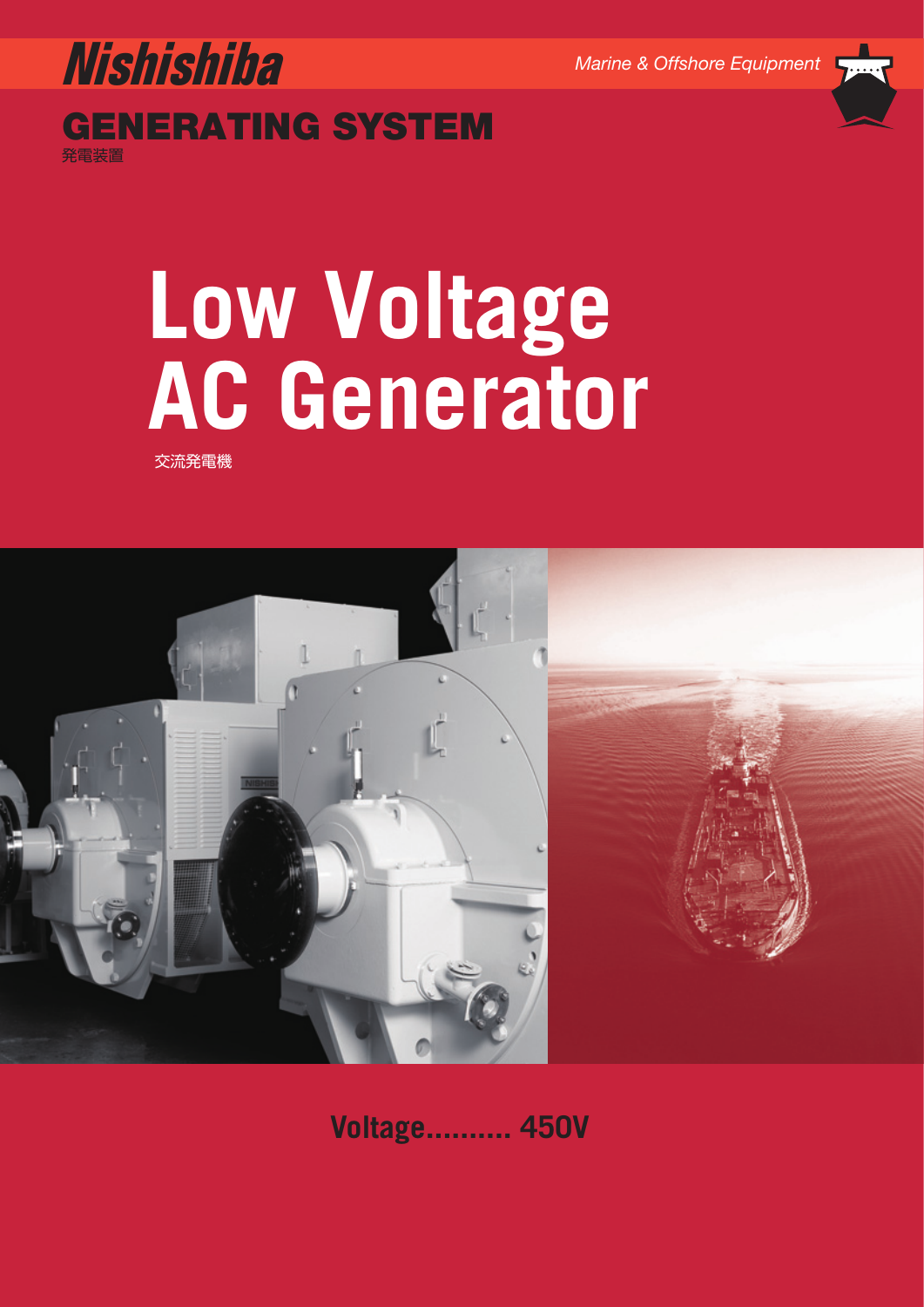# **CONTENTS**

| <b>DATA</b> |  |
|-------------|--|



*Standard model NTAKL-VCB DOUBLE BEARING Protected drip proof (IP22)*

 $\overline{\phantom{a}}$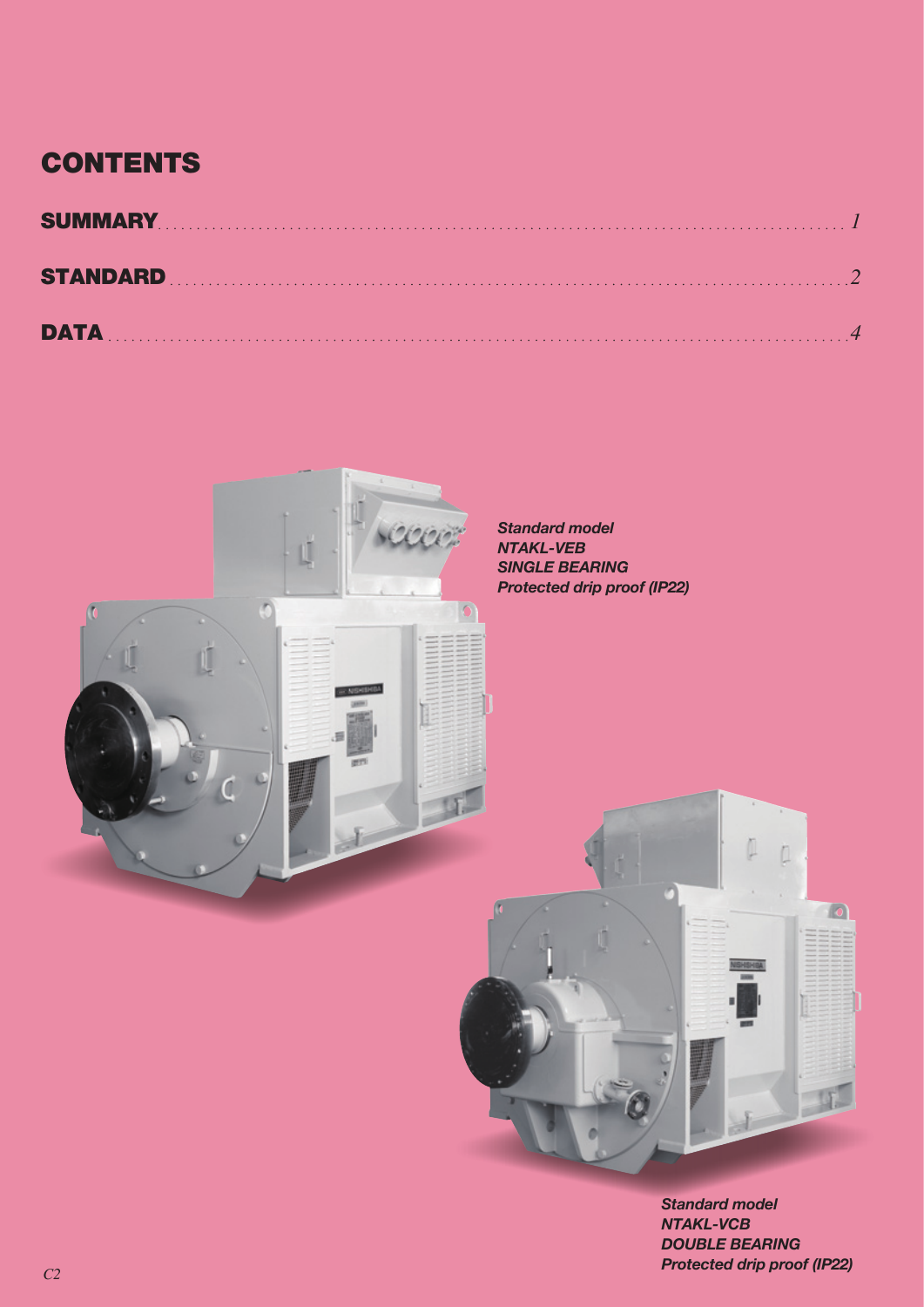**GENERAL**

# *NISHISHIBA*

**Marine Brushless Generator Upon Advanced Design and Extensive Manufacturing Experience.**

西芝の船用ブラシレス発電機は"船用電気機器のトップメーカー"として 長年月の豊富な経験と実績をもとに、小型、高性能で高信頼性を有する製品として 多くの船舶に搭載されています。

# **FEATURE 2.2 特 徴**

**●主要船級協会認定工場**

に指定されています。

**•Works certified by major classification** JG: Japanese Government NK: Nippon Kaiji Kyokai ABS: American Bureau of Shipping BV: Bureau Veritas

CR: China Corporation Register of Shipping DNV: Det Norske Veritas LR: Lloyd's Register of Shipping

#### **•Total quality control "ISO9001"** Total quality control system of our works

guarantees highest quality, reliability and performance.

# **•Advanced design**

- High efficiency
- Smaller in size and light weight
- Quick voltage recovery
- Reliable insulation of class F

**●厳密な品質管理** ISO9001システムの導入により 高信頼性及び高性能を実現しています。

JG, NK, ABS, BV, CR, DNV, LRの認定工場

# **●最近の技術を駆使した新設計**

- ̶ 高効率
- ̶ 小型軽量
- ̶ 優れた電圧応答性能
- ̶ 高信頼性のF種絶縁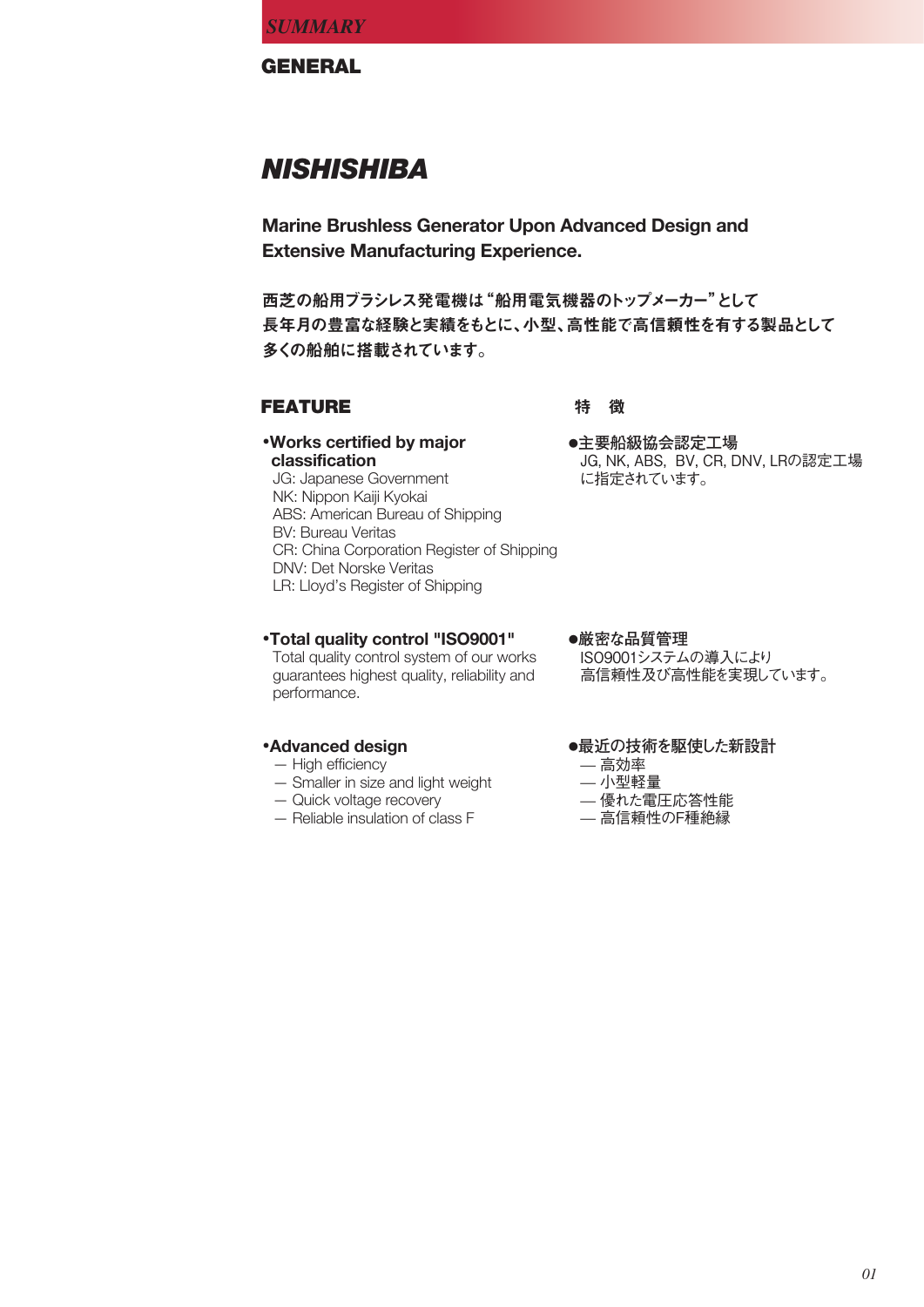# **STANDARD SPECIFICATION AND OPTION**

Following table shows the typical specification, other specification is also available.

下記の表は標準的な仕様を示しております。下記以外の仕様についても対応可能です。

| <b>ITEM</b>                          | <b>STANDARD SPECIFICATION</b>                                | <b>OPTION</b>                       |
|--------------------------------------|--------------------------------------------------------------|-------------------------------------|
| 1.Rule                               | JG, NK, ABS, BV, CCS, CR, DNV, GL, KR, LR                    |                                     |
| 2.Ambient temperature                | 45°C or 50°C                                                 |                                     |
| 3. Relative humidity                 | 95% or less                                                  |                                     |
| 4.Enclosure                          | IP22 (Drip proof)                                            | <b>IP23, IP44</b>                   |
| 5. Cooling system                    | IC01 (Self ventilation)                                      | <b>IC410</b>                        |
| 6.Voltage                            | 450V                                                         | 415V, 380V, 225V,                   |
| 7. Frequency                         | 60Hz                                                         | 50Hz                                |
| 8.Rating                             | <b>Continuous</b>                                            |                                     |
| 9.Insulation                         | Class F (temperature rise F)                                 | <b>Class F (temperature rise B)</b> |
| 10.Bearing                           | Sleeve or ball                                               |                                     |
|                                      | <b>Refer to construction</b>                                 |                                     |
| 11. Excitation system                | <b>Brushless excitation system</b>                           |                                     |
| 12. Transient volt. Drop             | Not more than 15%, suddenly thrown on 80% of rating current. |                                     |
| 13. Recovery time of volt. Drop      | Within 1 sec.                                                |                                     |
| 14. Voltage regulation               | Within $\pm 2.5\%$                                           |                                     |
| 15.Adjusting range of rating voltage | Within $±5.0\%$                                              |                                     |
| 16.Strength of over current          | 150% 15 sec.                                                 |                                     |
| 17. Negative-phase-sequence          | 15% or less                                                  |                                     |
| current capability                   |                                                              |                                     |
| 18.Strength of over speed            | 120% 2 min.                                                  |                                     |

| 項目         | 標準仕様                                      | オプション            |
|------------|-------------------------------------------|------------------|
| 1.適用規則     | JG, NK, ABS, BV, CCS, CR, DNV, GL, KR, LR |                  |
| 2.周囲温度     | 45℃又は50℃                                  |                  |
| 3.相対湿度     | 95%以下                                     |                  |
| 4.外被形式     | IP22 (防滴形)                                | IP23, IP44       |
| 5.冷却方式     | IC01 (自己通風)                               | <b>IC410</b>     |
| 6.電圧       | 450V                                      | 415V, 380V, 225V |
| 7.周波数      | 60Hz                                      | 50Hz             |
| 8.定格       | 連続                                        |                  |
| 9. 絶縁種別    | F種絶縁 (温度上昇F種)                             | F種絶縁 (温度上昇B種)    |
| 10.軸受      | スリーブ又はボール                                 |                  |
| 11.励磁方式    | ブラシレス                                     |                  |
| 12.瞬時電圧変動率 | 15%以下、(80%負荷投入)                           |                  |
| 13.電圧復帰時間  | 1秒以内                                      |                  |
| 14.総合電圧変動率 | <b>±2.5%以内</b>                            |                  |
| 15.電圧調整範囲  | <b>±5.0%以内</b>                            |                  |
| 16.過電流耐量   | 150%15秒                                   |                  |
| 17.逆相電流耐量  | 15%以下                                     |                  |
| 18.過速度耐量   | 120%2分                                    |                  |

# **STANDARD EXCITATION SYSTEM**

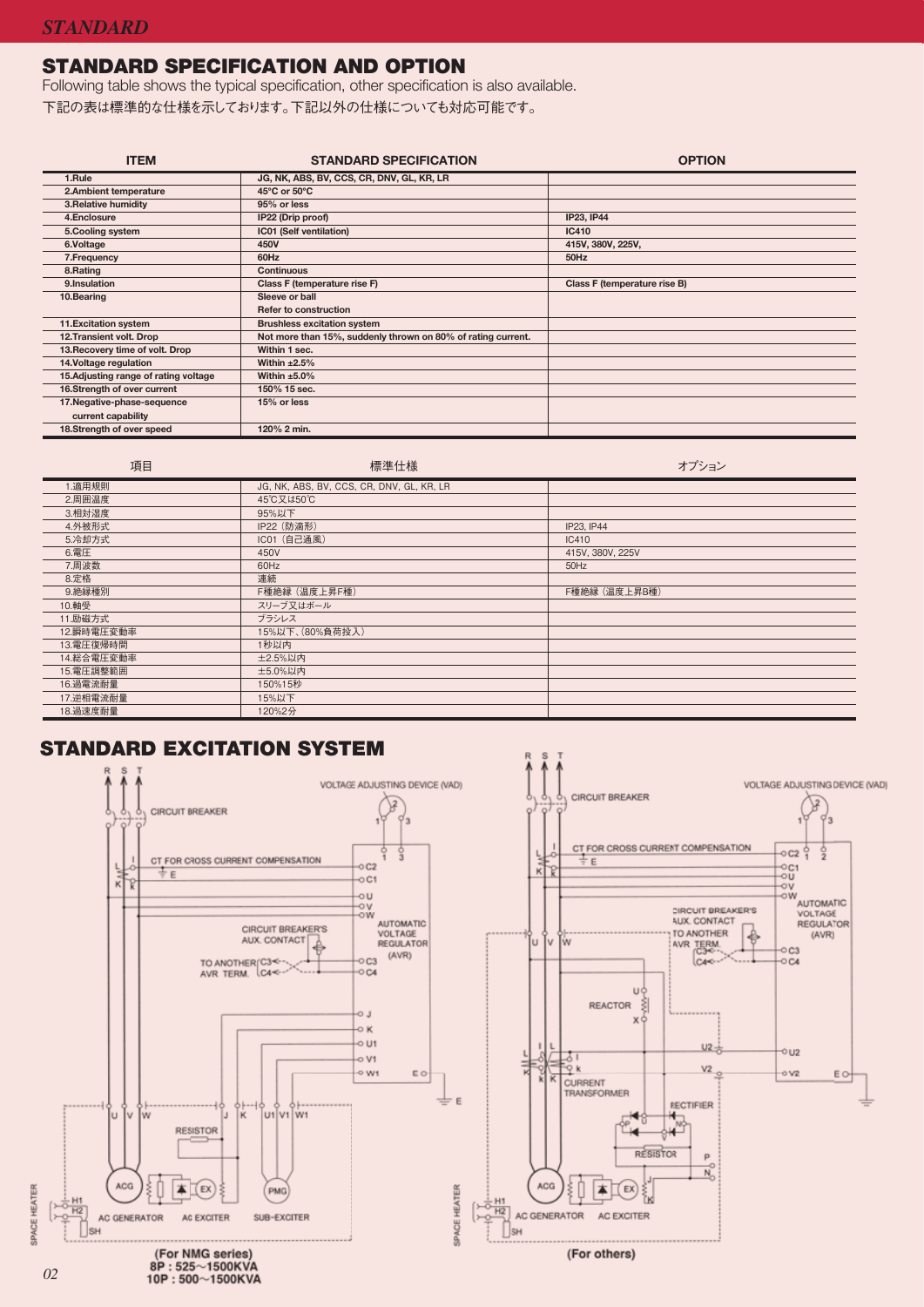# **STANDARD ACCESSORY AND OPTION**

Following table shows the standard accessory, other accessories are also available. 下記の表は標準的な付属品を示しております。下記以外の付属品についても対応可能です。

| <b>ITEM</b>                       | <b>QUANTITY</b> | <b>APPLICATION</b>            | <b>REMARK'S</b>                              |
|-----------------------------------|-----------------|-------------------------------|----------------------------------------------|
| 1. Generator fitting bolts        | l set           | <b>Standard</b>               |                                              |
| 2. Adjusting bolts and liner      | 1 set           | <b>Standard</b>               |                                              |
| 3. Thermo meter for bearing       | 1 pc./brg       | Standard                      | °C scale                                     |
| 4. Temp. detector for bearing     | 1 pc./brg       | Option                        | Pt 100 $\Omega$                              |
| 5.Air filter                      | I set           | <b>Standard</b>               |                                              |
| 6.Anticondensation heater         | 1 set           | Standard                      |                                              |
| 7.Embedded temp, detector         | 6 pces          | Option                        | Pt 100 $\Omega$ , 3 for regular, 3 for spare |
| 8.CTs for differential protection | 3 pces          | according to rule requirement |                                              |
| 9. Water cooled air cooler        | I set           | Option                        | with zinc anodes and leakage detector        |
|                                   |                 |                               |                                              |

| 項目            | 数量    | 区分      | 備考                |
|---------------|-------|---------|-------------------|
| 1.発電機据え付けボルト  | 1式    | 標準装備    |                   |
| 2.調整ボルト及びライナー | 1式    | 標準装備    |                   |
| 3.軸受温度計       | 1個/軸受 | 標準装備    | °Cスケール            |
| 4.軸受温度センサー    | 1式/軸受 | オプション   | Pt100 $\Omega$    |
| 5.エアフィルタ      | 1式    | 標準装備    |                   |
| 6.スペースヒータ     | 1式    | 標準装備    |                   |
| 7.埋め込み温度センサー  | 6個    | オプション   | Pt100 Ω、3個常用、3個予備 |
| 8.比率差動検出用CT   | 3個    | 適用規格による |                   |
| 9.水冷空気冷却器     | 1式    | オプション   | 防食亜鉛電極、漏洩検知器付     |

# **STANDARD SPARE PARTS AND OPTION**

Following table shows the typical spare parts, other spare parts are also available. 下記の表は標準的な予備品を示しております。下記以外の予備品についても対応可能です。

| 1.Bearing                           | 1/4 per each type  | 1.軸受         |
|-------------------------------------|--------------------|--------------|
| 2. Rectifier element                | 1 set per ship     | 2.整流器素子      |
| 3.Air filter                        | 1 set per ship     | 3.エアフィルタ     |
| 4. Resistor element                 | 1/10 per each type | 4.抵抗素子       |
| 5. Space heater element             | 1/10 per each type | 5.スペースヒータエレメ |
| 6.Automatic voltage regulator (AVR) | 1 set per ship     | 6.自動電圧調整器(A) |
| 7. Voltage adjusting device (VAD)   | 1 set per ship     | 7.電圧設定器(VAD) |
|                                     |                    |              |

| 1.軸受           | 各種 1/4 |         |
|----------------|--------|---------|
| 2.整流器素子        |        | 各種 1台分  |
| 3.エアフィルタ       |        | 各種 1台分  |
| 4. 抵抗素子        |        | 各種 1/10 |
| 5.スペースヒータエレメント |        | 各種 1/10 |
| 6.自動電圧調整器(AVR) |        | 各種 1台分  |
| 7. 電圧設定器(VAD)  |        | 各種 1台分  |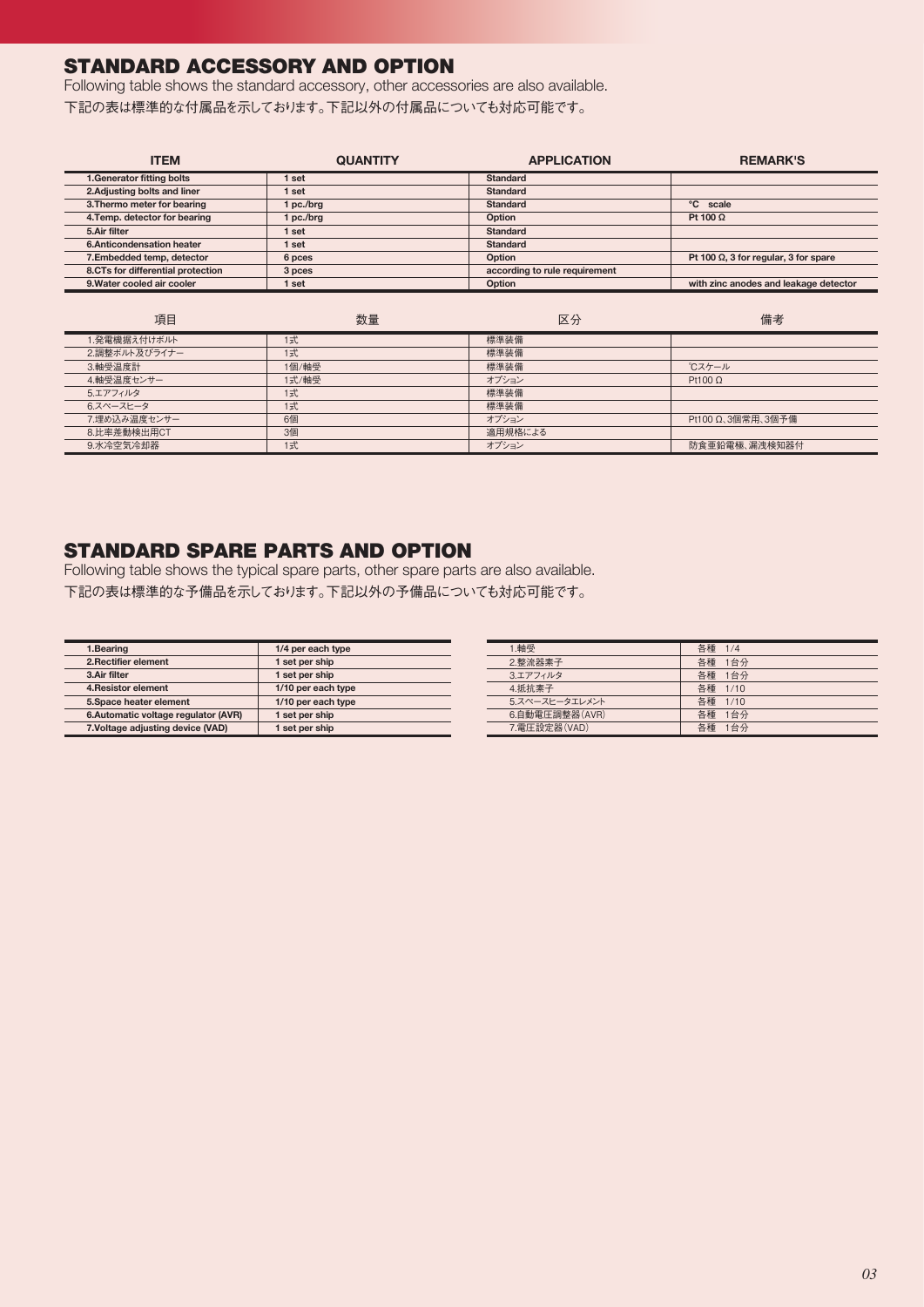$\mathbf{N} = \mathbf{N}$ 

# **TYPE-FORM**

| $NTAKL -$ |                                             |                                                                                                         |                         |
|-----------|---------------------------------------------|---------------------------------------------------------------------------------------------------------|-------------------------|
|           | Nishishiba Three phase brush less generator |                                                                                                         | 西芝三相ブラシレス発電機            |
|           | Enclosure                                   | V: Drip proof<br>R: Air/water cooler mounted                                                            | 防滴形<br>空冷/水冷空気冷却器付      |
|           | Number of bearing                           | C: Double bearing<br>E: Single bearing                                                                  | 両軸受<br>片軸受              |
|           | Kind of bearing                             | K: Ball bearing<br>B: Sleeve bearing, bracket type<br>- P: Sleeve bearing, pedestal type スリーブ軸受、ペディスタル形 | ころがり軸受<br>スリーブ軸受、ブラケット形 |
|           |                                             |                                                                                                         |                         |

# **APPLICATION OF OUTPUT AND POLES**

Following table shows the typical specification, other specification is also available. 下記の表は標準的な仕様を示しております。下記以外の仕様についても対応可能です。

| <b>Output</b><br>定格出力<br>(kVA) |            | 200        |                | 400<br><b>Low Voltage Range</b> | 600 | 800            | 1,000 | 2,000      | 3,000 | 4,000<br><b>High Voltage Range</b> | 5,000 |
|--------------------------------|------------|------------|----------------|---------------------------------|-----|----------------|-------|------------|-------|------------------------------------|-------|
|                                | 4P         | <b>VEK</b> |                |                                 |     |                |       |            |       |                                    |       |
| <b>Pole</b>                    | 6P         |            | <b>VEK/VCK</b> |                                 |     |                |       |            |       |                                    |       |
| 極数                             | 8P         |            |                |                                 |     | <b>VEB/VCB</b> |       |            |       |                                    |       |
|                                | <b>10P</b> |            |                |                                 |     | <b>VEB/VCB</b> |       | <b>VCP</b> |       |                                    |       |

**Standard series** 標準シリーズ

**Available option** オプション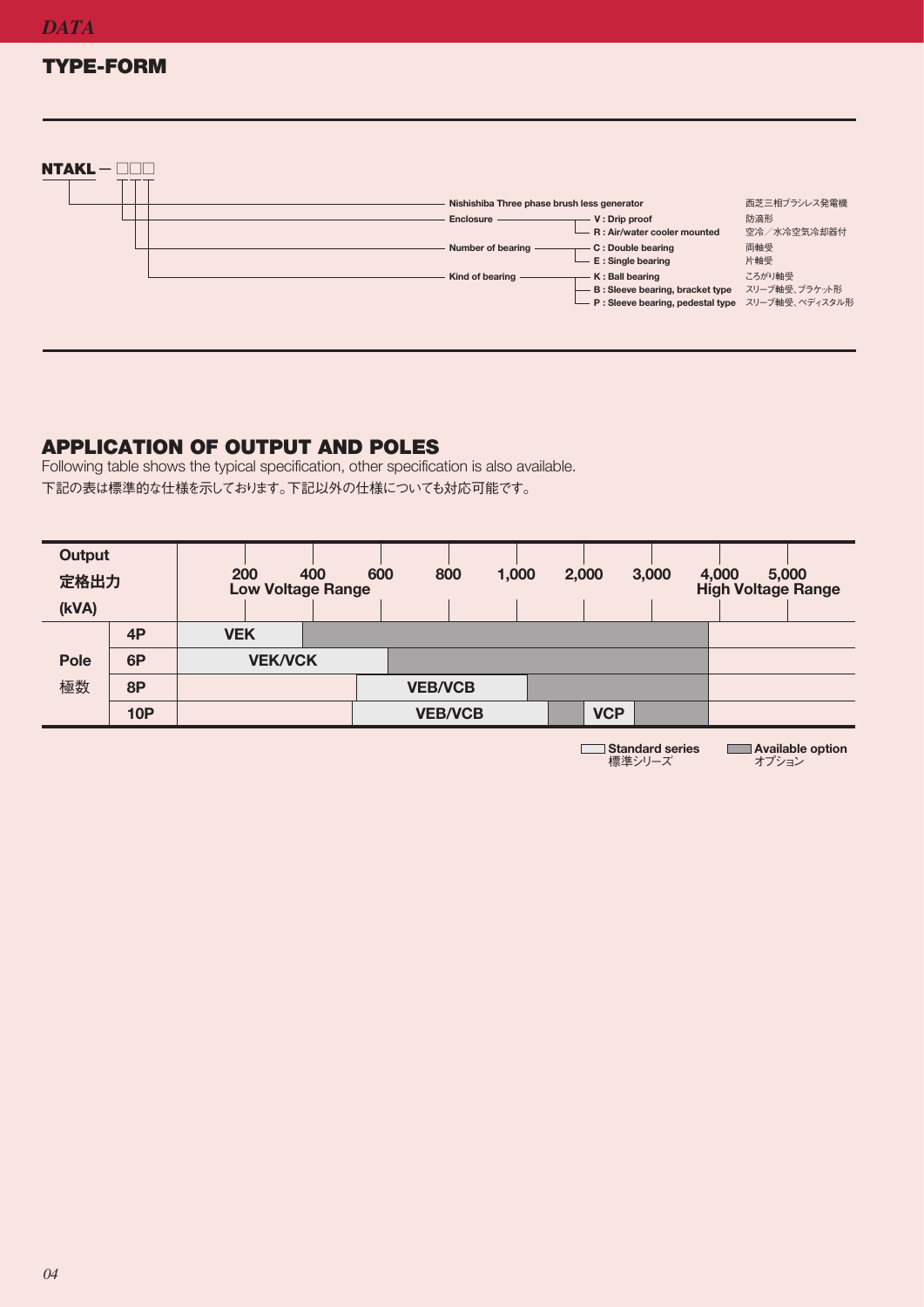#### ■**4P Single Ball Bearing TYPE : NTAKL-VEK**

| <b>SPEED</b><br>$(min^{-1}]$ | <b>OUTPUT</b><br>(kVA) |      | Fr. No         |        | <b>WE</b> | A   | M   | N   | н   | cc | C   | <b>MASS</b> | <b>DWG</b> |
|------------------------------|------------------------|------|----------------|--------|-----------|-----|-----|-----|-----|----|-----|-------------|------------|
|                              | 60Hz                   | 50Hz |                |        |           |     |     |     |     |    |     |             | (kg)       |
|                              | 30                     | 24   | <b>G035AKE</b> | 810    | 314       | 496 | 425 | 260 | 780 | -  | 200 | 310         |            |
|                              | 37.5                   | 30   | <b>G035BKE</b> | 930    | 374       | 556 | 425 | 380 | 780 | —  | 200 | 360         |            |
|                              | 60                     | 48   | <b>G035BKE</b> | 930    | 374       | 556 | 425 | 380 | 780 | -  | 200 | 400         |            |
| 1800/                        | 87.5                   | 70   | G043AKE        | 934    | 394       | 540 | 505 | 410 | 860 | -  | 250 | 530         |            |
| 1500                         | 150                    | 115  | G043BKE        | 1075   | 465       | 610 | 515 | 510 | 860 | -  | 250 | 690         | Fig. 1     |
|                              | 200                    | 160  | G048BKE        | 1175   | 490       | 685 | 565 | 620 | 910 | —  | 280 | 850         |            |
|                              | 225                    | 180  | G048BKE        | 1175   | 490       | 650 | 645 | 620 | 910 | Ī  | 280 | 920         |            |
|                              | 275                    | 220  | <b>G055AKE</b> | 1115.4 | 465.4     | 650 | 645 | 660 | 990 | —  | 315 | 1120        |            |
|                              | 350                    | 280  | <b>G055BKE</b> | 1195.4 | 505.4     | 690 | 645 | 660 | 915 |    | 315 | 1350        |            |



 $\mathbf{L}$ 

 $\overline{A}$ 市  $\overline{a}$ 

WE



#### ■**6P Double Ball Bearing (SCG Series) TYPE : NTAKL-VCK**

| <b>OUTPUT</b><br>(kVA) |      | Fr. No         |         |      | <b>WE</b> | A   | M                        | W    | N    | н           | cc  | C    | <b>MASS</b>  | <b>DWG</b> |
|------------------------|------|----------------|---------|------|-----------|-----|--------------------------|------|------|-------------|-----|------|--------------|------------|
| 60Hz                   | 50Hz |                |         |      |           |     |                          |      |      |             |     |      |              |            |
| 100                    | 80   | G048AKC        | 1060    | 525  | 535       | 570 | 670                      | 640  | 960  | $\mathbf 0$ | 280 | 700  |              |            |
| 125                    | 100  | G048AKC        | 1060    | 525  | 535       | 570 | 670                      | 640  | 960  | $\mathbf 0$ | 280 | 880  |              |            |
| 150                    | 120  | G055AKC        | 1130    | 555  | 575       | 650 | 750                      | 725  | 1000 | 40          | 280 | 1050 | Fig. 2       |            |
| 200                    | 160  | <b>G061AKC</b> | 1184    | 565  | 519       | 730 | 840                      | 720  | 1065 | 60          | 300 | 1350 |              |            |
| 300                    | 240  | <b>G061BKC</b> | 1274    | 710  | 564       | 730 | 840                      | 810  | 1065 | 60          | 300 | 1600 |              |            |
| 400                    | 320  | G070AKC        | 1295    | 740  | 555       | 840 | $\overline{\phantom{0}}$ | 850  | 1145 | 90          | 330 | 1750 |              |            |
| 500                    | 400  |                |         |      |           |     |                          |      |      |             |     |      |              |            |
| 562.5                  | 450  |                |         |      |           |     |                          |      |      |             |     |      | Fig. 3       |            |
| 625                    | 500  | <b>G070CKC</b> | 1545    | 885  | 660       | 840 |                          | 1020 | 1295 | 90          | 330 | 2230 |              |            |
|                        |      |                | G070BKC | 1475 | 860       | 615 | 840                      |      | 970  | 1295        | 90  | 330  | (kg)<br>2100 |            |







#### ■**6P Single Ball Bearing (SCG Series) TYPE : NTAKL-VEK**

| <b>SPEED</b><br>$(min^{-1})$ | <b>OUTPUT</b><br>(kVA) |      | Fr. No         |      |     |                |      |     | L    | <b>WE</b> | A            | M   | W    | N      | H    | cc   | C | <b>MASS</b> | <b>DWG</b> |
|------------------------------|------------------------|------|----------------|------|-----|----------------|------|-----|------|-----------|--------------|-----|------|--------|------|------|---|-------------|------------|
|                              | 60Hz                   | 50Hz |                |      |     |                |      |     |      |           |              |     |      |        | (kg) |      |   |             |            |
|                              | 100                    | 80   | G048AKE        | 996  | 421 | 575            | 570  | 670 | 640  | 960       | $\mathbf{0}$ | 280 | 700  |        |      |      |   |             |            |
|                              | 125                    | 100  | G048AKE        | 996  | 431 | 565            | 570  | 670 | 640  | 960       | $\mathbf{0}$ | 280 | 750  |        |      |      |   |             |            |
| 1200/                        | 150                    | 120  | G055AKE        | 1066 | 451 | 615            | 650  | 750 | 725  | 1000      | 40           | 280 | 980  | Fig. 4 |      |      |   |             |            |
|                              | 200                    | 160  | <b>G061AKE</b> | 1064 | 524 | 540            | 730  | 840 | 720  | 1065      | 60           | 300 | 1350 |        |      |      |   |             |            |
| 1000                         | 300                    | 240  |                |      |     | <b>G061BKE</b> | 1116 | 531 | 585  | 730       | 840          | 810 | 1065 | 60     | 300  | 1600 |   |             |            |
|                              | 300                    | 240  |                |      |     |                |      |     |      |           |              |     |      |        |      |      |   |             |            |
|                              | 400                    | 320  | G070AKE        | 1151 | 546 | 605            | 840  | —   | 850  | 1300      | 90           | 330 | 1750 |        |      |      |   |             |            |
|                              | 500                    | 400  | G070BKE        | 1271 | 606 | 655            | 840  |     | 970  | 1295      | 90           | 330 | 2160 | Fig. 5 |      |      |   |             |            |
|                              | 562.5                  | 450  |                |      |     |                |      | –   |      |           |              |     |      |        |      |      |   |             |            |
|                              | 625                    | 500  | <b>G070CKE</b> | 1320 | 631 | 689            | 840  | –   | 1020 | 1295      | 90           | 330 | 2290 |        |      |      |   |             |            |





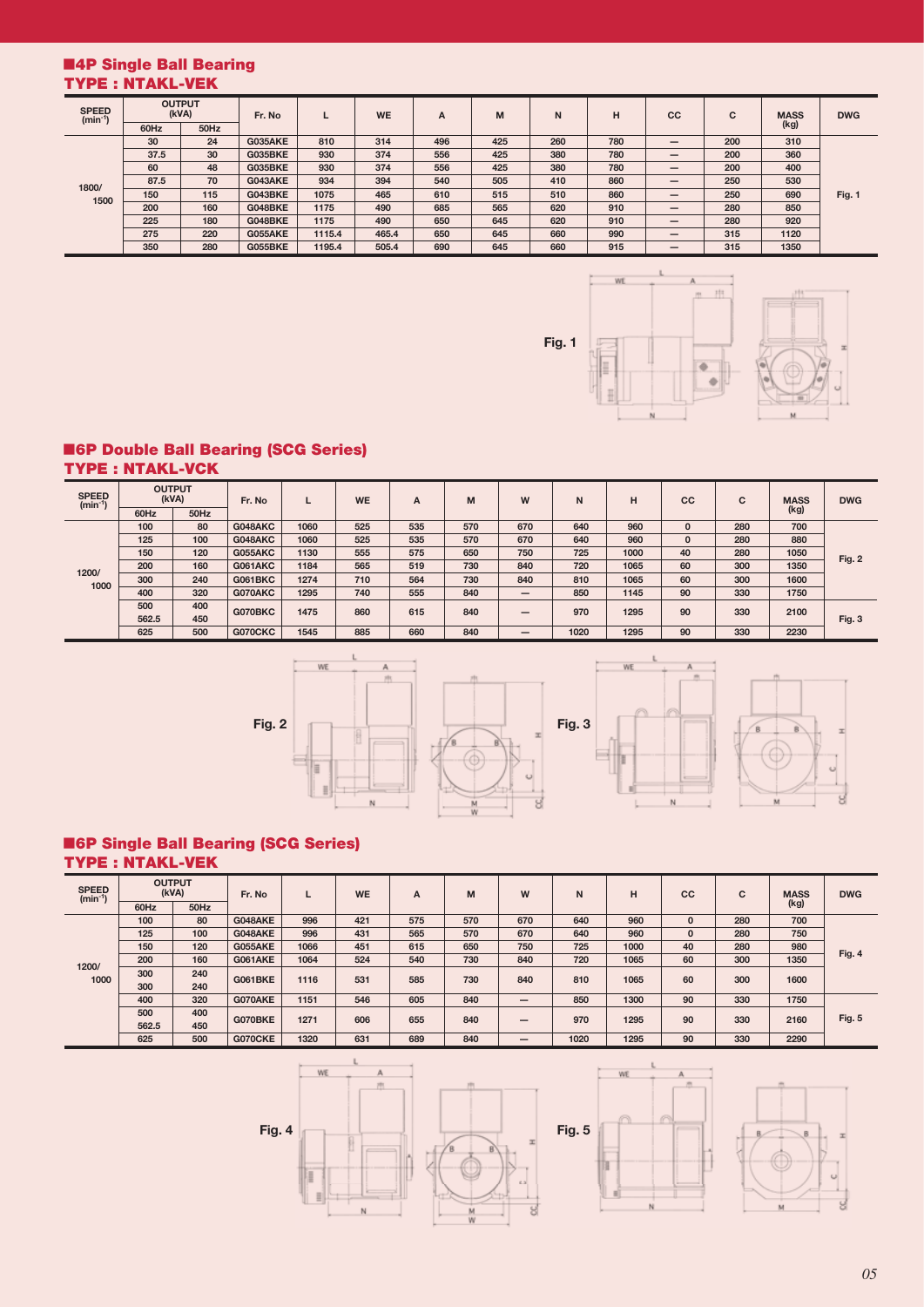#### ■**8P Single Sleeve Bearing (NMG Series) TYPE : NTAKL-VEB**

| <b>SPEED</b><br>$(min^{-1})$ | <b>OUTPUT</b><br>(kVA) |      | Fr. No |      | <b>WE</b> | A   | M    | N    |      | СC  | C   | <b>MASS</b><br>(kg) | <b>DWG</b> |
|------------------------------|------------------------|------|--------|------|-----------|-----|------|------|------|-----|-----|---------------------|------------|
|                              | 60Hz                   | 50Hz |        |      |           |     |      |      |      |     |     |                     |            |
|                              | 525                    | 420  | 08NA   | 1690 | 945       | 745 | 1050 | 1135 | 1455 | 105 | 400 | 2500                |            |
|                              | 625                    | 500  | 08NB   | 1780 | 1005      | 775 | 1050 | 1195 | 1455 | 105 | 400 | 2850                |            |
| 900/                         | 762.5                  | 610  | 08NC   | 1895 | 1055      | 840 | 1050 | 1325 | 1455 | 105 | 400 | 3100                |            |
| 750                          | 1000                   | 800  | 09NA   | 1915 | 1060      | 855 | 1150 | 1300 | 1560 | 110 | 450 | 3750                | Fig. 6     |
|                              | 1250                   | 1000 | 09NB   | 1985 | 1080      | 905 | 1150 | 1400 | 1560 | 110 | 450 | 4200                |            |
|                              | 1500                   | 1200 | 10NA   | 2050 | 1130      | 920 | 1330 | 1435 | 1775 | 130 | 500 | 4950                |            |



#### ■**8P Double Sleeve Bearing (NMG Series) TYPE : NTAKL-VCB**

| <b>SPEED</b><br>$(min^{-1}$ | <b>OUTPUT</b><br>(kVA) |      | Fr. No |      | <b>WE</b> | A   | M    | N    |      | CC  | С   | <b>MASS</b> | <b>DWG</b> |
|-----------------------------|------------------------|------|--------|------|-----------|-----|------|------|------|-----|-----|-------------|------------|
|                             | 60Hz                   | 50Hz |        |      |           |     |      |      |      |     |     | (kg)        |            |
|                             | 525                    | 420  | AN80   | 1815 | 1070      | 745 | 1050 | 1135 | 1455 | 105 | 400 | 2550        |            |
|                             | 625                    | 500  | 08NB   | 1875 | 1100      | 775 | 1050 | 1195 | 1455 | 105 | 400 | 2800        |            |
| 900/                        | 762.5                  | 610  | 08NC   | 2045 | 1205      | 840 | 1050 | 1325 | 1455 | 105 | 400 | 3150        |            |
| 750                         | 1000                   | 800  | 09NA   | 2110 | 1255      | 855 | 1150 | 1300 | 1560 | 110 | 450 | 3900        | Fig. 7     |
|                             | 1250                   | 1000 | 09NB   | 2180 | 1275      | 905 | 1150 | 1400 | 1560 | 110 | 450 | 4350        |            |
|                             | 1500                   | 1200 | 10NA   | 2230 | 1310      | 920 | 1330 | 1435 | 1675 | 130 | 500 | 5100        |            |

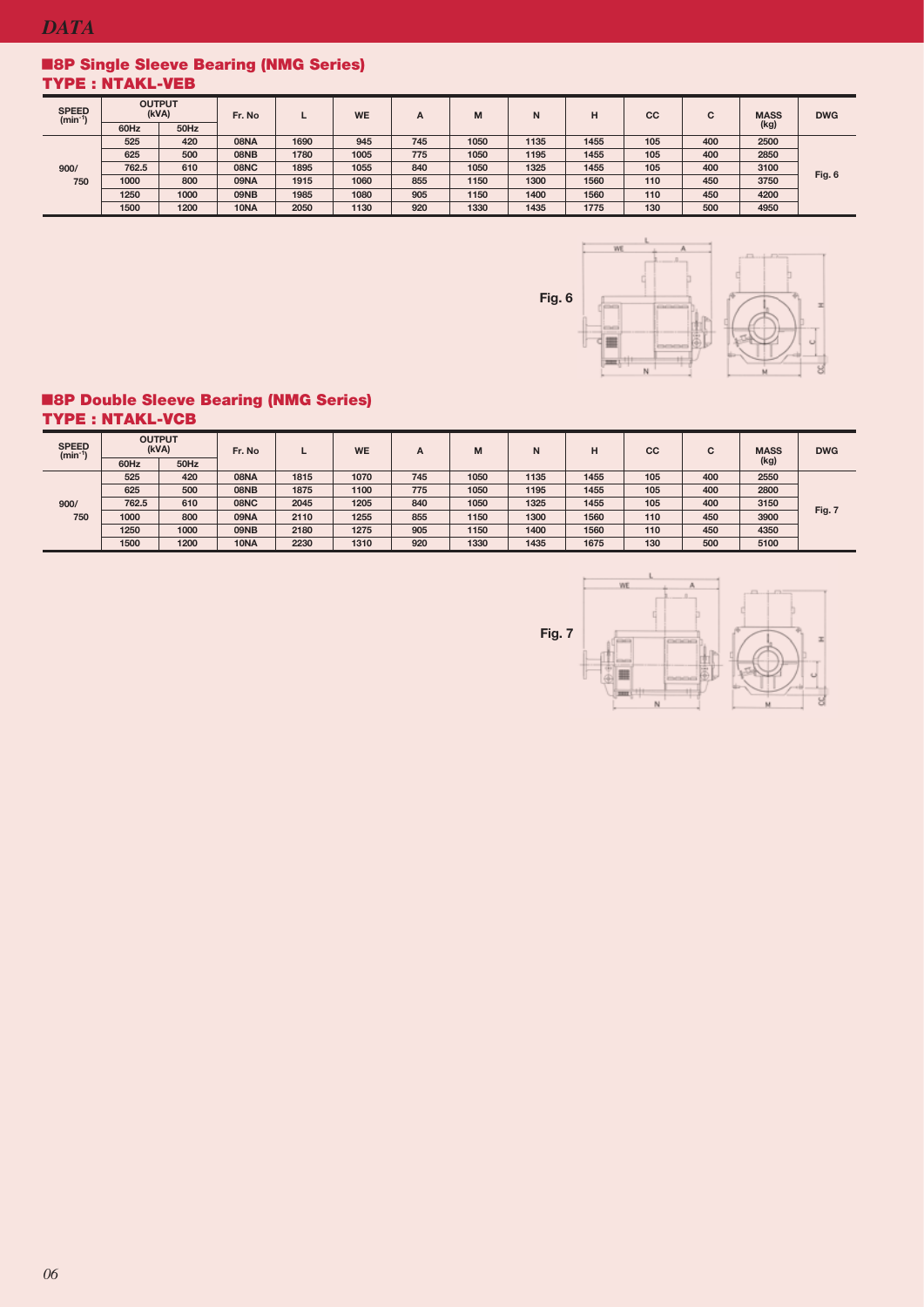### ■**10P Single Sleeve Bearing (NMG Series) TYPE : NTAKL-VEB**

| <b>SPEED</b><br>$(min^{-1})$ | <b>OUTPUT</b><br>(kVA) |      | Fr. No |      | <b>WE</b> | A   | M    | N    | н    | <b>CC</b> | С   | <b>MASS</b> | <b>DWG</b> |
|------------------------------|------------------------|------|--------|------|-----------|-----|------|------|------|-----------|-----|-------------|------------|
|                              | 60Hz                   | 50Hz |        |      |           |     |      |      |      |           |     | (kg)        |            |
|                              | 525                    | 400  | 08NB   | 1780 | 1005      | 775 | 1050 | 1195 | 1455 | 105       | 400 | 2800        |            |
|                              | 625                    | 500  | 08NC   | 1910 | 1070      | 840 | 1050 | 1325 | 1455 | 105       | 400 | 3100        |            |
| 720/                         | 762.5                  | 610  | 09NA   | 1935 | 1080      | 855 | 1150 | 1300 | 1560 | 110       | 450 | 3750        |            |
| 600                          | 1000                   | 800  | 09NB   | 2065 | 1160      | 905 | 1150 | 1400 | 1560 | 110       | 450 | 4150        | Fig. 8     |
|                              | 1250                   | 1000 | 10NA   | 2190 | 1270      | 920 | 1330 | 1435 | 1675 | 130       | 500 | 5150        |            |
|                              | 1500                   | 1200 | 10NB   | 2125 | 1165      | 960 | 1330 | 1510 | 1675 | 130       | 500 | 5750        |            |



#### ■**10P Double Sleeve Bearing TYPE : NTAKL-VCB (NMG Series) /VCP (N21 Series)**

| <b>SPEED</b><br>$(min^-$ | <b>OUTPUT</b><br>(kVA) |                          | Fr. No      | L    | <b>WE</b> | A    | M    | N    | н    | cc  | $\mathbf{C}$ | <b>MASS</b> | <b>DWG</b>     |
|--------------------------|------------------------|--------------------------|-------------|------|-----------|------|------|------|------|-----|--------------|-------------|----------------|
|                          | 60Hz                   | 50Hz                     |             |      |           |      |      |      |      |     |              | (kg)        |                |
| 720/                     | 500                    | 400                      | 08NB        | 1940 | 1165      | 775  | 1050 | 1195 | 1455 | 105 | 400          | 2850        | Fig. 9         |
|                          | 625                    | 500                      | 08NC        | 2085 | 1245      | 840  | 1050 | 1325 | 1455 | 105 | 400          | 3100        |                |
|                          | 762.5                  | 610                      | 09NA        | 2110 | 1255      | 855  | 1150 | 1300 | 1560 | 110 | 450          | 3900        |                |
|                          | 1000                   | 800                      | 09NB        | 2180 | 1275      | 905  | 1150 | 1400 | 1560 | 110 | 450          | 4300        |                |
| 600                      | 1250                   | 1000                     | 10NA        | 2360 | 1440      | 920  | 1330 | 1435 | 1675 | 130 | 500          | 5500        |                |
|                          | 1500                   | 1200                     | 10NB        | 2455 | 1495      | 960  | 1330 | 1510 | 1675 | 130 | 500          | 6100        |                |
|                          | 2000                   |                          | <b>12MA</b> | 2705 | 1505      | 1200 | 1600 | 2380 | 2050 | 150 | 600          | 8100        |                |
|                          | 2500                   |                          | 12MB        | 2715 | 1455      | 1260 | 1600 | 2500 | 2050 | 150 | 600          | 9000        | <b>Fig. 10</b> |
|                          | 2750                   | $\overline{\phantom{m}}$ | 12MB        | 2715 | 1455      | 1260 | 1600 | 2500 | 2050 | 150 | 600          | 9200        |                |

**VCB NMG Series** VCP N21 Series